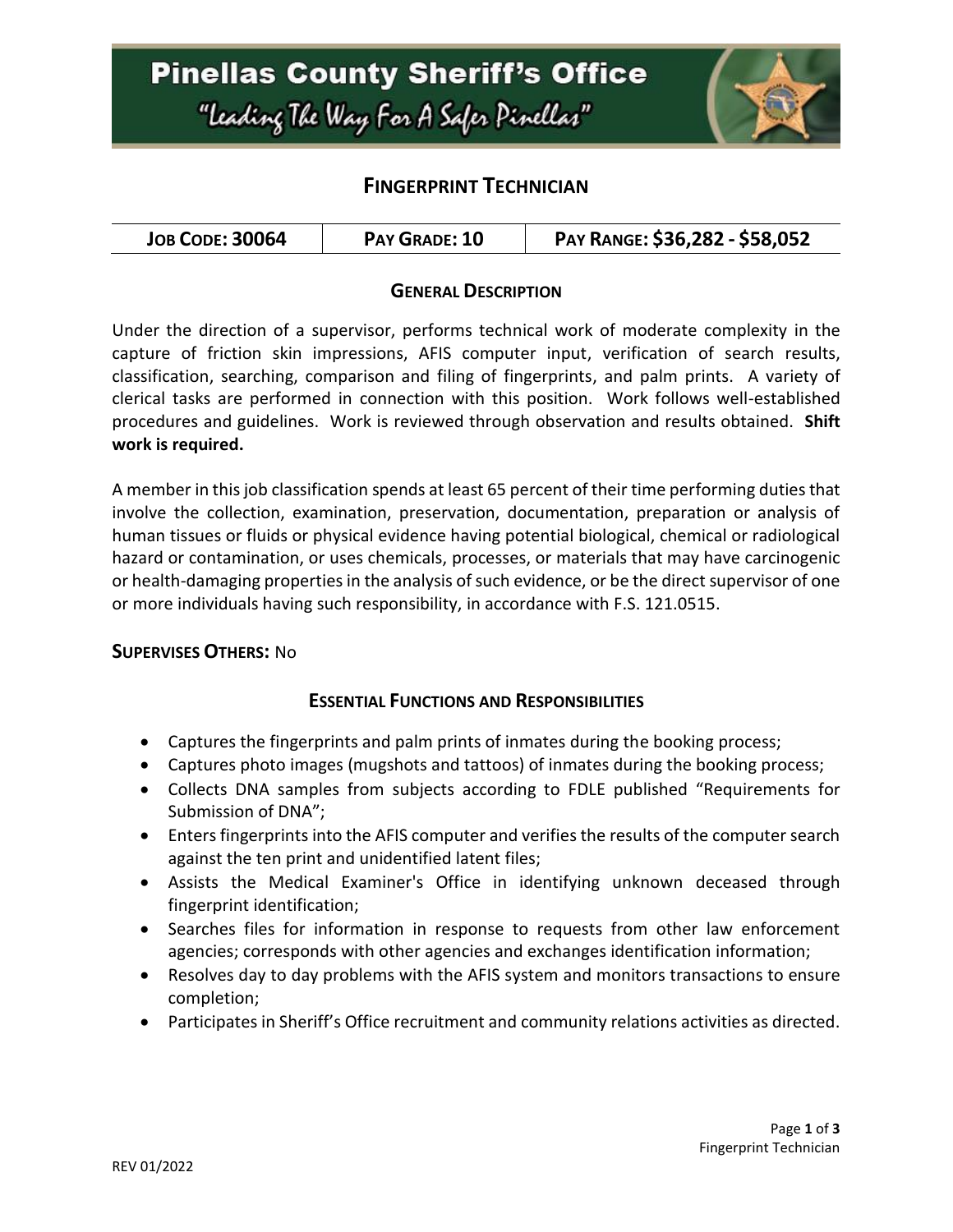# **Pinellas County Sheriff's Office** "Leading The Way For A Safer Pinellar"



Regular and reliable attendance is required as an essential function of the position.

This position is considered essential and, in the event of an emergency or natural disaster, will be required to report to work.

This list is not intended to be all-inclusive and you may not be responsible for every item listed. The employer reserves the right to assign additional functions and responsibilities as necessary.

### **QUALIFICATIONS**

- High school graduation or equivalent diploma from an institution accredited by an accrediting body recognized by the U. S. Dept. of Education or licensed as a degree granting institution by the Commission for Independent Education AND two (2) years' experience in a related field
- Or equivalent combination of education and experience
- Course study in Science of Fingerprints or related field
- Must possess a valid Florida driver's license

#### **KNOWLEDGE, SKILLS, AND ABILITIES**

- Knowledge of the correct techniques of rolling fingerprints and palm prints
- Ability to operate equipment and instruments utilized in meeting job requirements and operational responsibilities
- Knowledge of new developments in fingerprint identification gained through formal classroom training and through periodicals and journals
- Ability to search fingerprint and palm print files for comparison and identification of prints
- Skill in making fine discriminations in classifying and identifying fingerprints
- Ability to maintain a professional bearing and attitude at all times while on duty with supervisors, public, and peers
- Inter-personal skills
- Time management, organizational, and problem solving skills
- Ability to communicate effectively both verbally and in writing
- Ability to perform all functions of the job classification without posing a direct threat to the health or safety of other individuals in the workplace